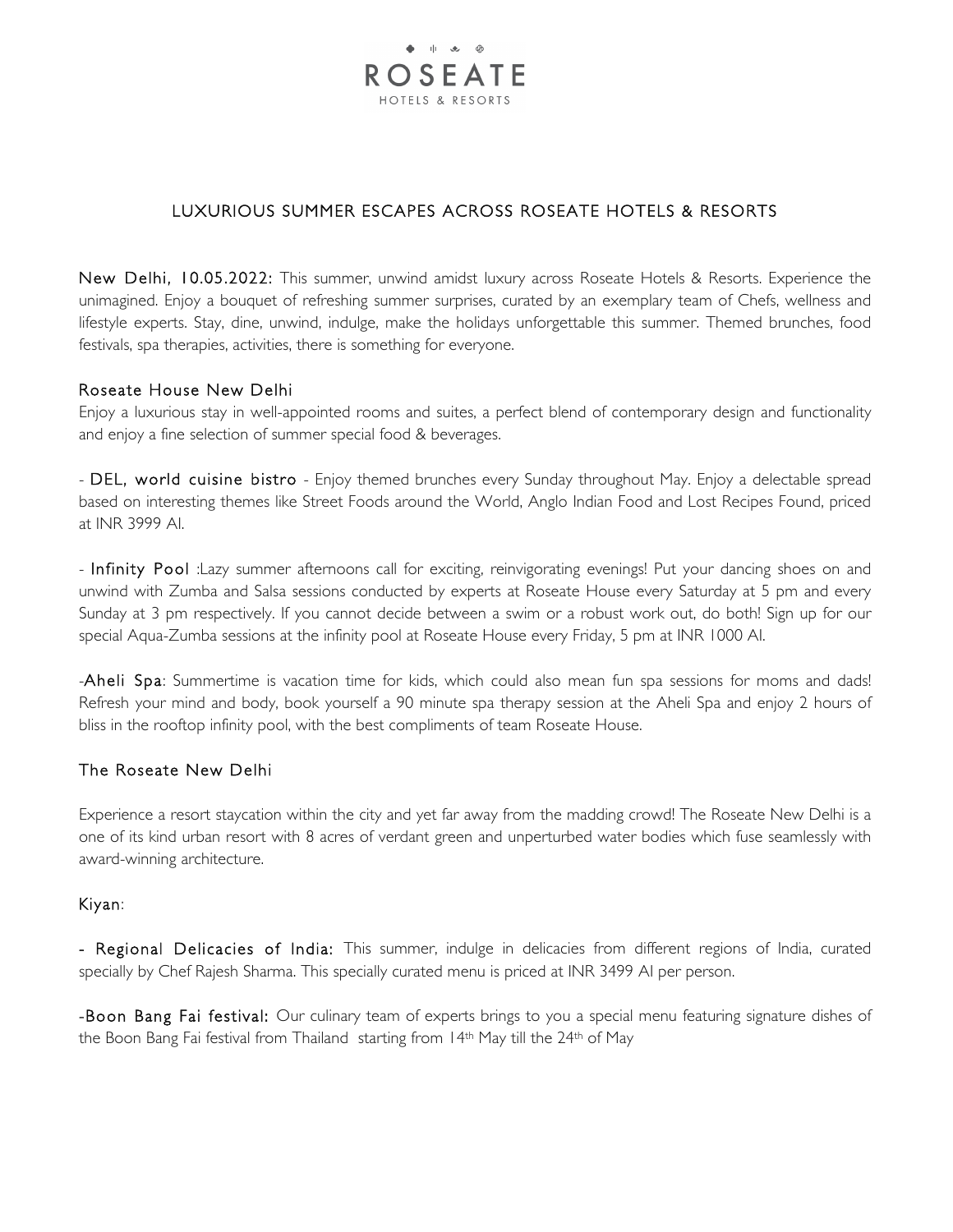

# ChiNi

Peking Duck festival: Enjoy an array of duck meat delicacies, including a delicious mock duck preparation, starting 20th May - 1st June

#### IAH Bar:

You may like to cool off with a fine selection of refreshing summer beverages at IAH Bar, a beverage connoisseur's destination for relaxed evenings. The assortment is inspired by an amalgamation of tea and kombucha with spirits and coffee with gin.

- Activities: The luxury resort also offers an opportunity for you to upskill yourself this summer with curated bakery sessions held every Sunday at 3p.m. where pastry chefs share their secrets for baking amazing cakes, cookies and making chocolates too. Just another way to make your summer joyful.

# The Roseate Ganges, Rishikesh

Unforgettable road trips during summer holidays, merit an unforgettable staycation. Experience The Roseate Ganges, an unparalleled, luxury retreat on the banks of the river Ganges in Rishikesh. It redefines luxury, boasting of impeccable design, architecture and services that ensure an unforgettable experience in the serene, sylvan setting of the Garhwal Himalaya foothills. Enjoy a curated summer menu of food and beverages, swim in the infinity pool amidst birdsong and sounds of nature, enjoy blissful evening walks across the retreat's private sand beach and so much more.

# Roasted by Roseate

- Cafes: While enjoying a calming outdoor view of green foliage at the café lounge, you can indulge in a selection of summer special delicacies this season including beverages like Horchata, Chamomile and Lemongrass ice tea, nibbles & starters like Fish 'n' chips and watermelon toast. You may also choose to take-away a delicious breakfast featuring healthy options and refreshing beverages, just what you need to kick start the day.

# ISKATE by Roseate – India's largest ice skating arena!

Beat the heat at the most sought out destination this summer - 'ISKATE by Roseate' which is not the country's largest ice skating arena par excellence where ice skating enthusiasts can enjoy their favourite activity and practice their skills,, but also houses an inhouse Café & Restaurant, Roasted by Roseate. Enjoy special holiday offers and combos starting at INR 850 only. ISKATE invites young learners and skaters aged 4 years and above to join Summer Training Program at ISKATE School. Under the tutelage of accomplished and experienced trainers, ISKATE School offers basic, intermediate and advanced levels of training in winter sports like ice hockey, figure skating and speed skating.